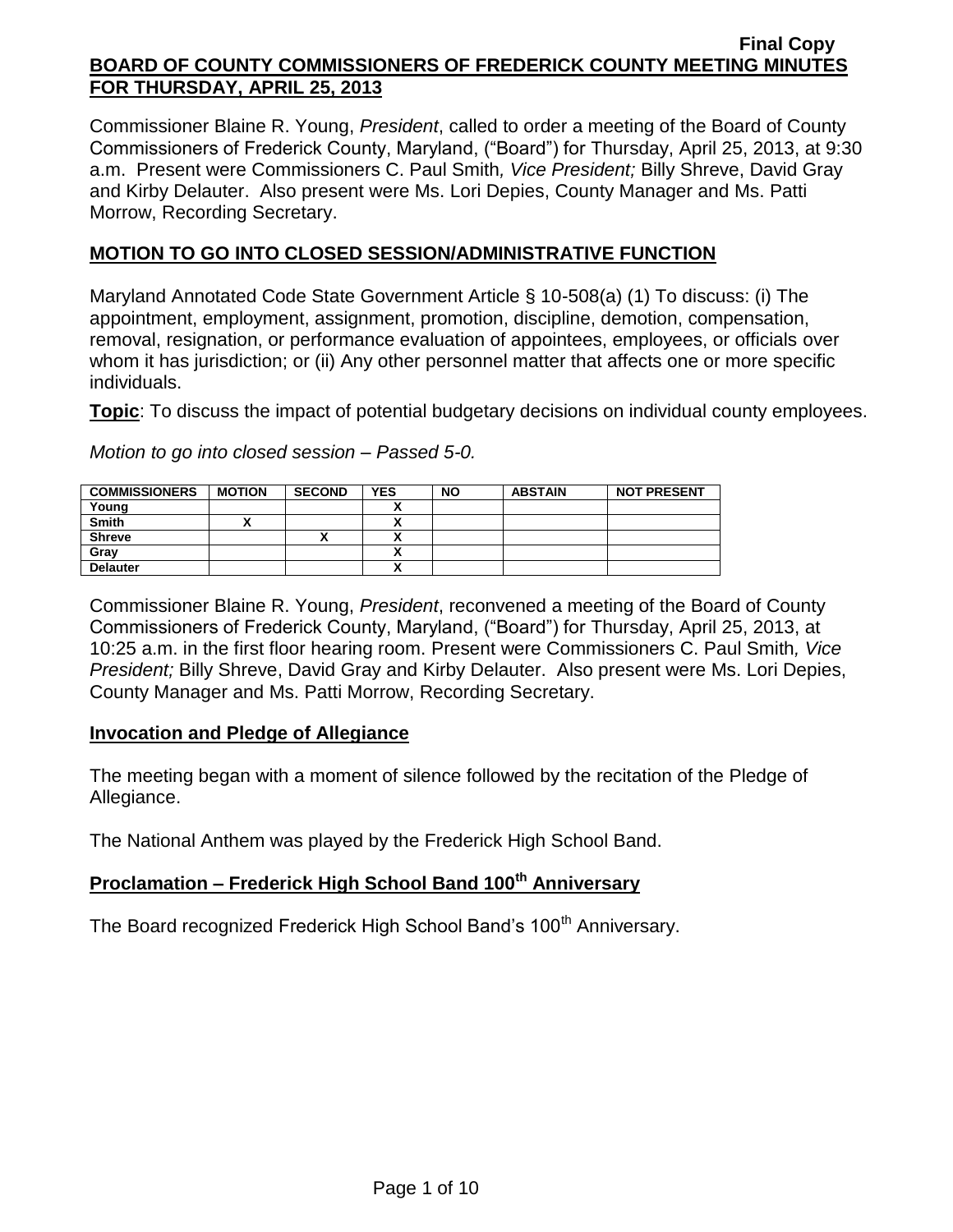## **Commissioner Comments**

Comments were provided by Commissioners Young and Smith.

## **Update of Board of County Commissioners' Administrative Actions – Commissioner Blaine R. Young and Lori Depies, Office of the County Manager**

Commissioner Young briefed the public on the Board's recent administrative actions.

## **Approval of Minutes**

*Motion to approve the minutes for April 11 and April 16, 2013 – Passed 4-0-1*

| <b>COMMISSIONERS</b> | <b>MOTION</b> | <b>SECOND</b> | <b>YES</b> | <b>NO</b> | <b>ABSTAIN</b> | <b>NOT PRESENT</b> |
|----------------------|---------------|---------------|------------|-----------|----------------|--------------------|
| Young                |               |               |            |           |                |                    |
| <b>Smith</b>         |               |               |            |           |                |                    |
| <b>Shreve</b>        |               |               |            |           |                |                    |
| Gray                 |               |               |            |           |                |                    |
| <b>Delauter</b>      |               |               |            |           |                |                    |

## **PUBLIC COMMENTS**

None.

## **CONSENT AGENDA**

The following items were considered on the consent agenda:

- Purchasing Memo #13-121 Bid # 13-CP-06 Rosemont Water Line Replacement Project and Attached Budget Transfer
- #BT-13-152, Parks and Recreation Division
- School Construction Amendment #13-07 and BT-13-151
- FY 2014 Governor's Office of Crime Control and Prevention Domestic Violence Unit Program Grant Application
- Friends of Meals on Wheels Grant Application

*Motion to approve the consent agenda as presented – Passed 5-0.*

| <b>COMMISSIONERS</b> | <b>MOTION</b> | <b>SECOND</b> | <b>YES</b> | <b>NO</b> | <b>ABSTAIN</b> | <b>NOT PRESENT</b> |
|----------------------|---------------|---------------|------------|-----------|----------------|--------------------|
| Young                |               |               |            |           |                |                    |
| <b>Smith</b>         |               |               |            |           |                |                    |
| <b>Shreve</b>        |               |               |            |           |                |                    |
| Gray                 |               |               | ^          |           |                |                    |
| <b>Delauter</b>      |               |               |            |           |                |                    |

# **AGENDA BRIEFING**

Commissioner Young noted the Board would hold a public hearing on Thursday, May 2 at 10:00 a.m. on a petition to alter Ijamsville Road.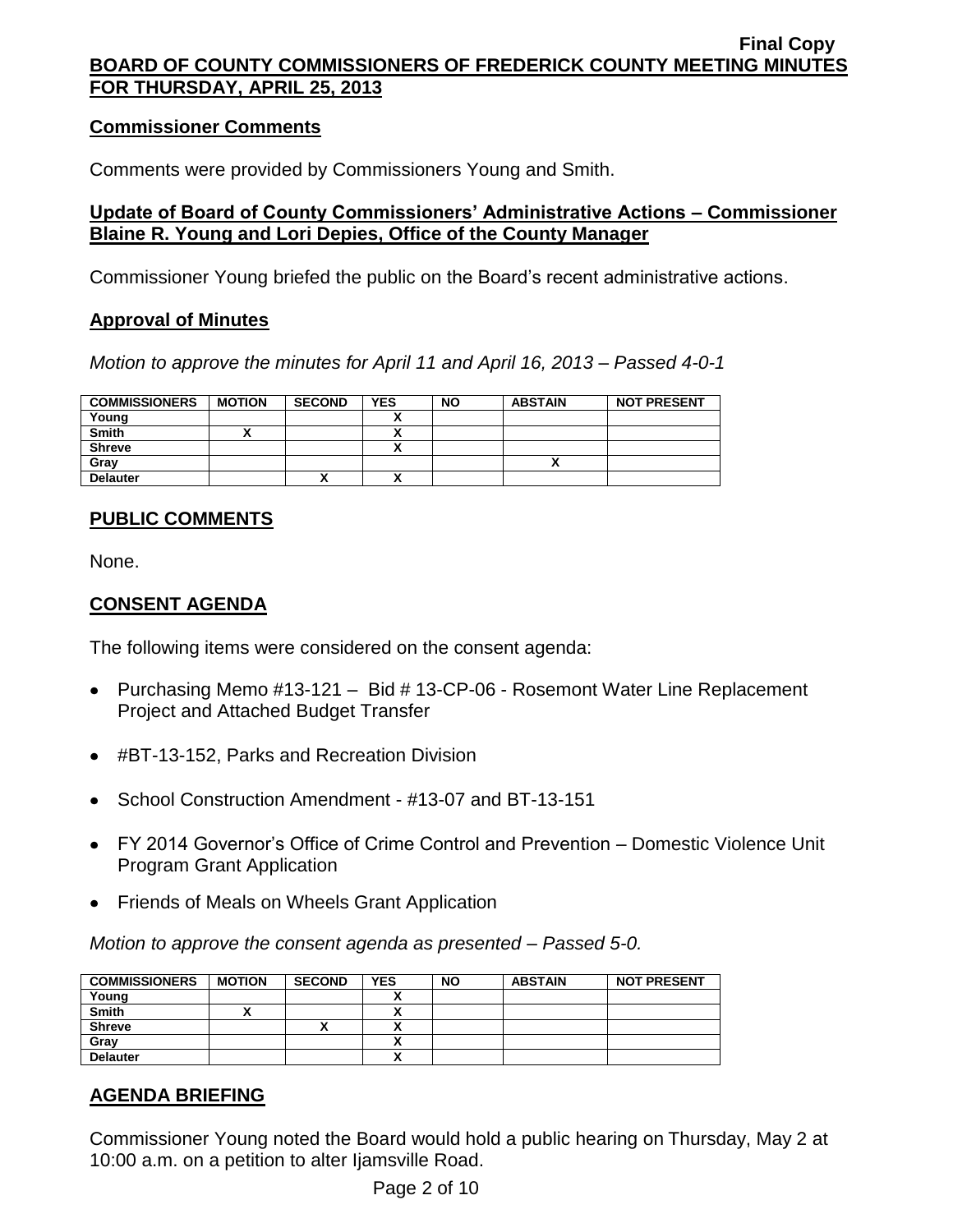#### **WORKSESSION**

## **Discussion Regarding the Affordable Housing Council (AHC) – Jenny Short, Citizens Services Division and Craig Tyler and Ryan Trout, Affordable Housing Council**

Ms. Short, Mr. Tyler and Mr. Trout presented the proposed revisions to the bylaws. They also noted the role of the AHC would be: education outreach and collaboration; and to provide recommendations to the Board on policies and laws that would present barriers to the creation of affordable housing.

*Motion to approve the continuation of the AHC as a county appointed council and approve the proposed changes to the bylaws – Passed 5-0.*

| <b>COMMISSIONERS</b> | <b>MOTION</b> | <b>SECOND</b> | <b>YES</b> | <b>NO</b> | <b>ABSTAIN</b> | <b>NOT PRESENT</b> |
|----------------------|---------------|---------------|------------|-----------|----------------|--------------------|
| Young                |               |               |            |           |                |                    |
| <b>Smith</b>         |               |               |            |           |                |                    |
| <b>Shreve</b>        |               | Λ             |            |           |                |                    |
| Grav                 |               |               |            |           |                |                    |
| <b>Delauter</b>      |               |               |            |           |                |                    |

### **Appointments/Reappointments to Boards/Commissions – Joyce Grossnickle, Office of the County Manager**

#### Advisory Plumbing Board

*Motion to reappoint Mr. Rusty Strine to serve a new four-year term that would take effect July 1, 2013, and expire June 30, 2017 – Passed 5-0.*

| <b>COMMISSIONERS</b> | <b>MOTION</b> | <b>SECOND</b> | <b>YES</b> | <b>NO</b> | <b>ABSTAIN</b> | <b>NOT PRESENT</b> |
|----------------------|---------------|---------------|------------|-----------|----------------|--------------------|
| Young                |               |               |            |           |                |                    |
| <b>Smith</b>         |               | ́             |            |           |                |                    |
| <b>Shreve</b>        |               |               |            |           |                |                    |
| Gray                 |               |               |            |           |                |                    |
| <b>Delauter</b>      |               |               |            |           |                |                    |

Commission for Women

*Motion to reappoint Ms. Olga Hernandez-Smith to serve a new three-year term that would take effect July 1, 2013, and expire June 30, 2016; and to appoint Ms. Marcela Perez to serve a three-year term that would take effect July 1, 2013, and expire June 30, 2016 - Passed 5-0.*

| <b>COMMISSIONERS</b> | <b>MOTION</b> | <b>SECOND</b> | <b>YES</b>               | <b>NO</b> | <b>ABSTAIN</b> | <b>NOT PRESENT</b> |
|----------------------|---------------|---------------|--------------------------|-----------|----------------|--------------------|
| Young                |               |               |                          |           |                |                    |
| <b>Smith</b>         |               |               |                          |           |                |                    |
| <b>Shreve</b>        |               |               | $\overline{\phantom{a}}$ |           |                |                    |
| Gray                 |               |               | Λ                        |           |                |                    |
| <b>Delauter</b>      |               |               | $\overline{\phantom{a}}$ |           |                |                    |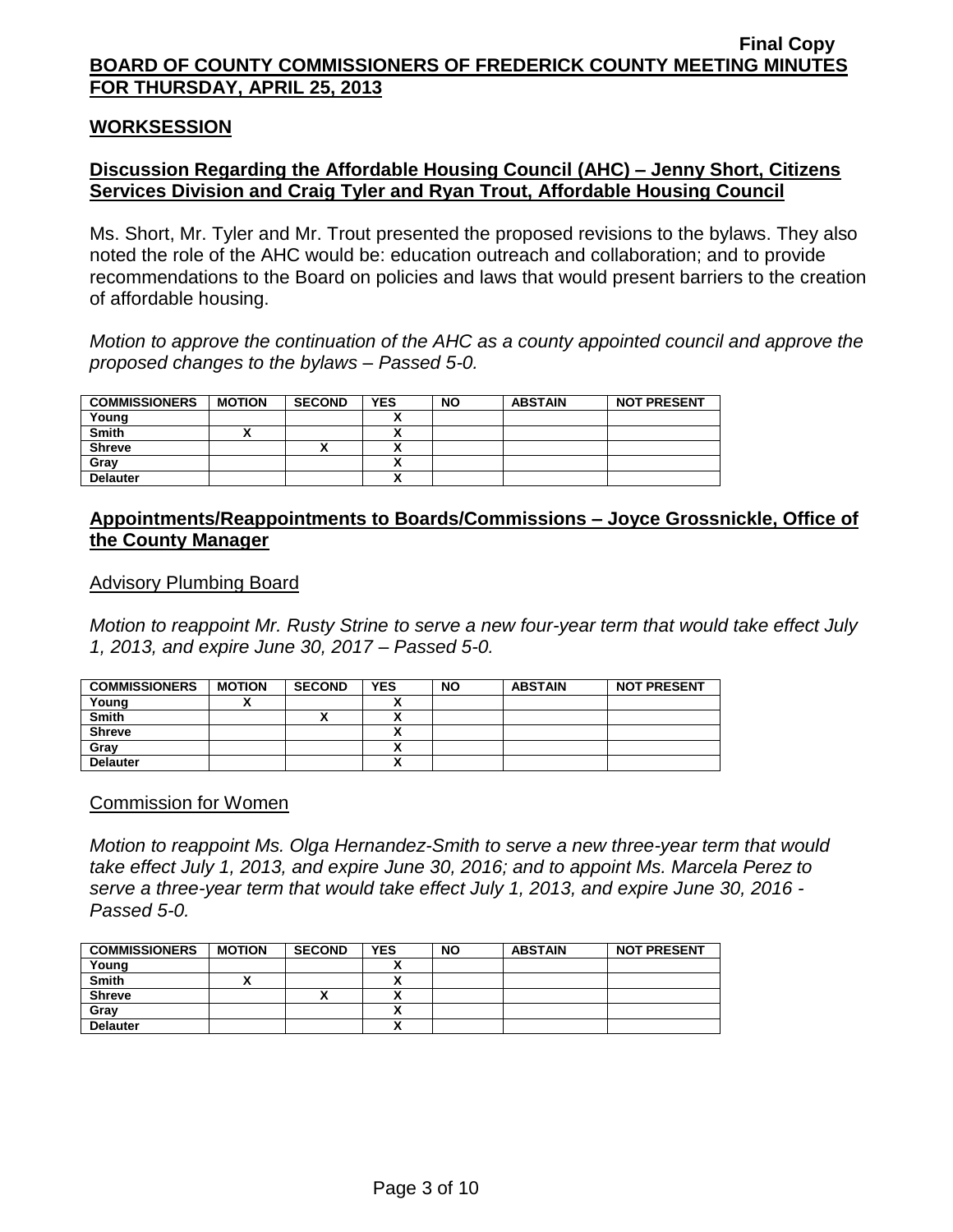Monocacy Scenic River Citizens Advisory Board

*Motion to reappoint Mr. Bill Hensley to serve a new four-year term that would take effect July 29, 2013, and expire July 30, 2017 – Passed 5-0.*

| <b>COMMISSIONERS</b> | <b>MOTION</b> | <b>SECOND</b> | <b>YES</b> | <b>NO</b> | <b>ABSTAIN</b> | <b>NOT PRESENT</b> |
|----------------------|---------------|---------------|------------|-----------|----------------|--------------------|
| Young                |               |               |            |           |                |                    |
| <b>Smith</b>         |               |               |            |           |                |                    |
| <b>Shreve</b>        |               | "             |            |           |                |                    |
| Grav                 |               |               |            |           |                |                    |
| <b>Delauter</b>      |               |               |            |           |                |                    |

### Parks and Recreation Commission

*Motion to appoint Mr. Jamie Rose to serve a term that would expire June 30, 2015 – Passed 4-1.*

| <b>COMMISSIONERS</b> | <b>MOTION</b> | <b>SECOND</b> | <b>YES</b> | <b>NO</b> | <b>ABSTAIN</b> | <b>NOT PRESENT</b> |
|----------------------|---------------|---------------|------------|-----------|----------------|--------------------|
| Young                |               |               |            |           |                |                    |
| <b>Smith</b>         |               |               |            |           |                |                    |
| <b>Shreve</b>        |               |               | Λ          |           |                |                    |
| Gray                 |               |               |            |           |                |                    |
| <b>Delauter</b>      |               | Λ             | v          |           |                |                    |

#### Technology Council of Frederick County

*Motion to reappoint Mr. Neil Fay to serve a new four-year term that would take effect July 1, 2013, and expire June 30, 2017 – Passed 5-0.*

| <b>COMMISSIONERS</b> | <b>MOTION</b> | <b>SECOND</b> | <b>YES</b> | <b>NO</b> | <b>ABSTAIN</b> | <b>NOT PRESENT</b> |
|----------------------|---------------|---------------|------------|-----------|----------------|--------------------|
| Young                |               |               |            |           |                |                    |
| <b>Smith</b>         |               |               |            |           |                |                    |
| <b>Shreve</b>        |               |               |            |           |                |                    |
| Grav                 |               |               | ~          |           |                |                    |
| <b>Delauter</b>      |               |               | ^          |           |                |                    |

## **ADMINISTRATIVE BUSINESS**

### **Bid Award – Purchasing Memo #13-093 – To Provide Bioxide Hydrogen Sulfide and Odor Control Chemical at Various Utilities and Solid Waste Division Locations (Sole Source Contract) – Diane George, Finance Division**

*Motion to approve Purchasing Memo #13-093 as presented – Passed 5-0.*

| <b>COMMISSIONERS</b> | <b>MOTION</b> | <b>SECOND</b> | <b>YES</b> | <b>NO</b> | <b>ABSTAIN</b> | <b>NOT PRESENT</b> |
|----------------------|---------------|---------------|------------|-----------|----------------|--------------------|
| Young                |               |               |            |           |                |                    |
| <b>Smith</b>         |               |               |            |           |                |                    |
| <b>Shreve</b>        |               | Λ             |            |           |                |                    |
| Gray                 |               |               |            |           |                |                    |
| <b>Delauter</b>      |               |               |            |           |                |                    |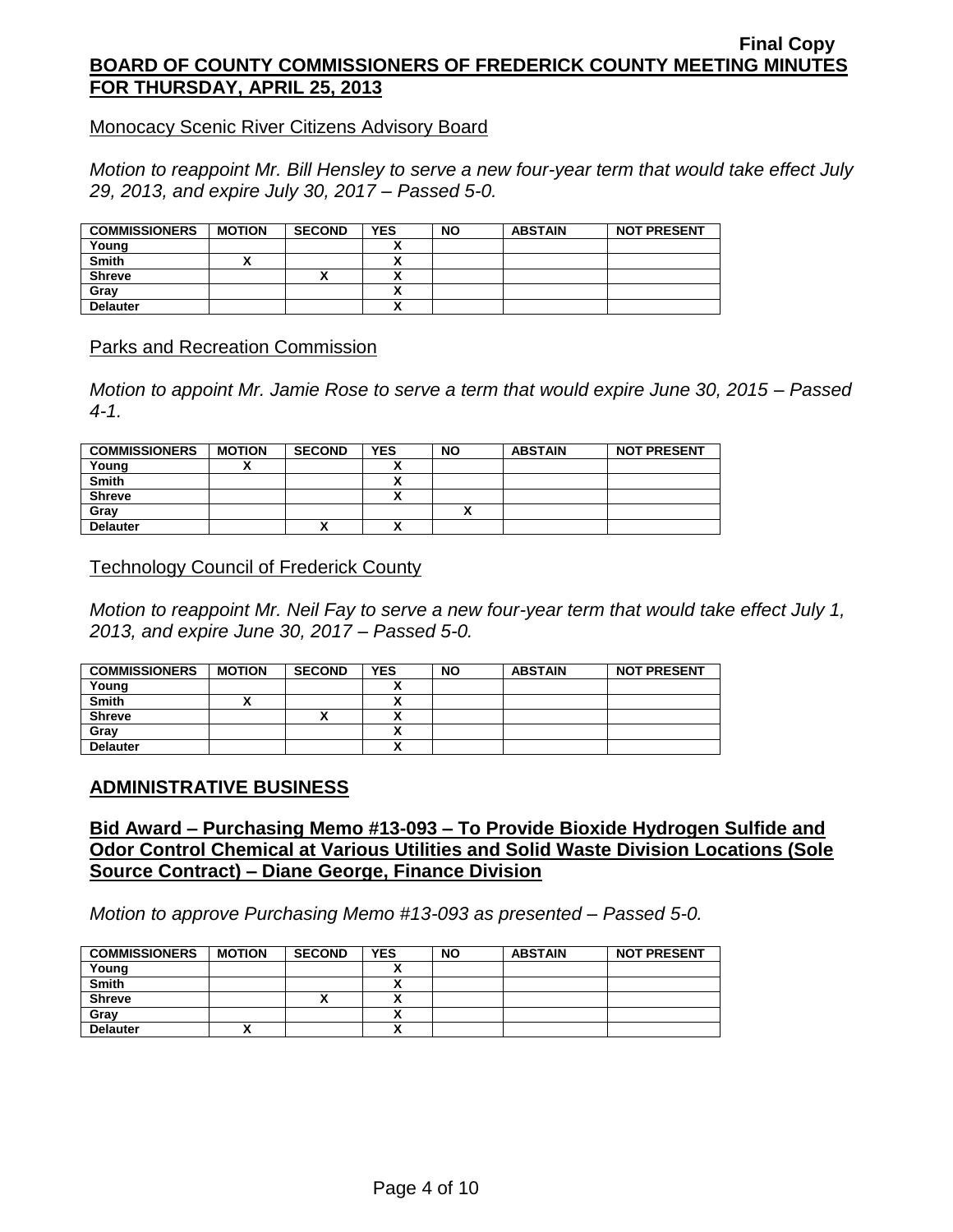## **Proposed New Lease for Libertytown Farmland Property – Paul Dial and Paul Hanyok, Parks and Recreation Division**

Mr. Dial and Mr. Hanyok presented the agricultural lease for 29 acres of cropland in Libertytown.

*Motion to approve the lease as presented – Passed 5-0.*

| <b>COMMISSIONERS</b> | <b>MOTION</b> | <b>SECOND</b> | <b>YES</b> | <b>NO</b> | <b>ABSTAIN</b> | <b>NOT PRESENT</b> |
|----------------------|---------------|---------------|------------|-----------|----------------|--------------------|
| Young                |               |               |            |           |                |                    |
| <b>Smith</b>         |               |               |            |           |                |                    |
| <b>Shreve</b>        |               |               | ,,         |           |                |                    |
| Gray                 |               |               | ~          |           |                |                    |
| <b>Delauter</b>      |               |               |            |           |                |                    |

## **Proposed New Lease for Robin Meadows Farmland Property – Paul Dial and Paul Hanyok, Parks and Recreation Division**

Mr. Dial and Mr. Hanyok presented the agricultural lease for 15 acres of cropland in Robin Meadows.

*Motion to approve the lease as presented – Passed 5-0.*

| <b>COMMISSIONERS</b> | <b>MOTION</b> | <b>SECOND</b> | <b>YES</b>               | <b>NO</b> | <b>ABSTAIN</b> | <b>NOT PRESENT</b> |
|----------------------|---------------|---------------|--------------------------|-----------|----------------|--------------------|
| Young                |               |               |                          |           |                |                    |
| <b>Smith</b>         |               |               |                          |           |                |                    |
| <b>Shreve</b>        |               |               |                          |           |                |                    |
| Grav                 |               |               |                          |           |                |                    |
| <b>Delauter</b>      |               |               | $\overline{\phantom{a}}$ |           |                |                    |

## **Request for a Letter of Support to Accompany a Grant Application from the Maryland School for the Deaf (MSD) – Commissioner Blaine Young**

Commissioner Young presented a request from Mr. Chad Baker, Museum Director for MSD, to send a letter of support of the MSD Foundation's grant to the Star Spangled 200 Bicentennial Committee to conserve a cannon from the War of 1812 and to build a replica naval carriage to display the cannon at the Barracks on the campus of the MSD.

*Motion to approve sending a letter supporting the Maryland School for the Deaf Foundation's grant application – Passed 5-0.*

| <b>COMMISSIONERS</b> | <b>MOTION</b> | <b>SECOND</b> | <b>YES</b> | <b>NO</b> | <b>ABSTAIN</b> | <b>NOT PRESENT</b> |
|----------------------|---------------|---------------|------------|-----------|----------------|--------------------|
| Young                |               |               |            |           |                |                    |
| <b>Smith</b>         |               |               |            |           |                |                    |
| <b>Shreve</b>        |               |               |            |           |                |                    |
| Gray                 |               |               |            |           |                |                    |
| <b>Delauter</b>      |               | ^             |            |           |                |                    |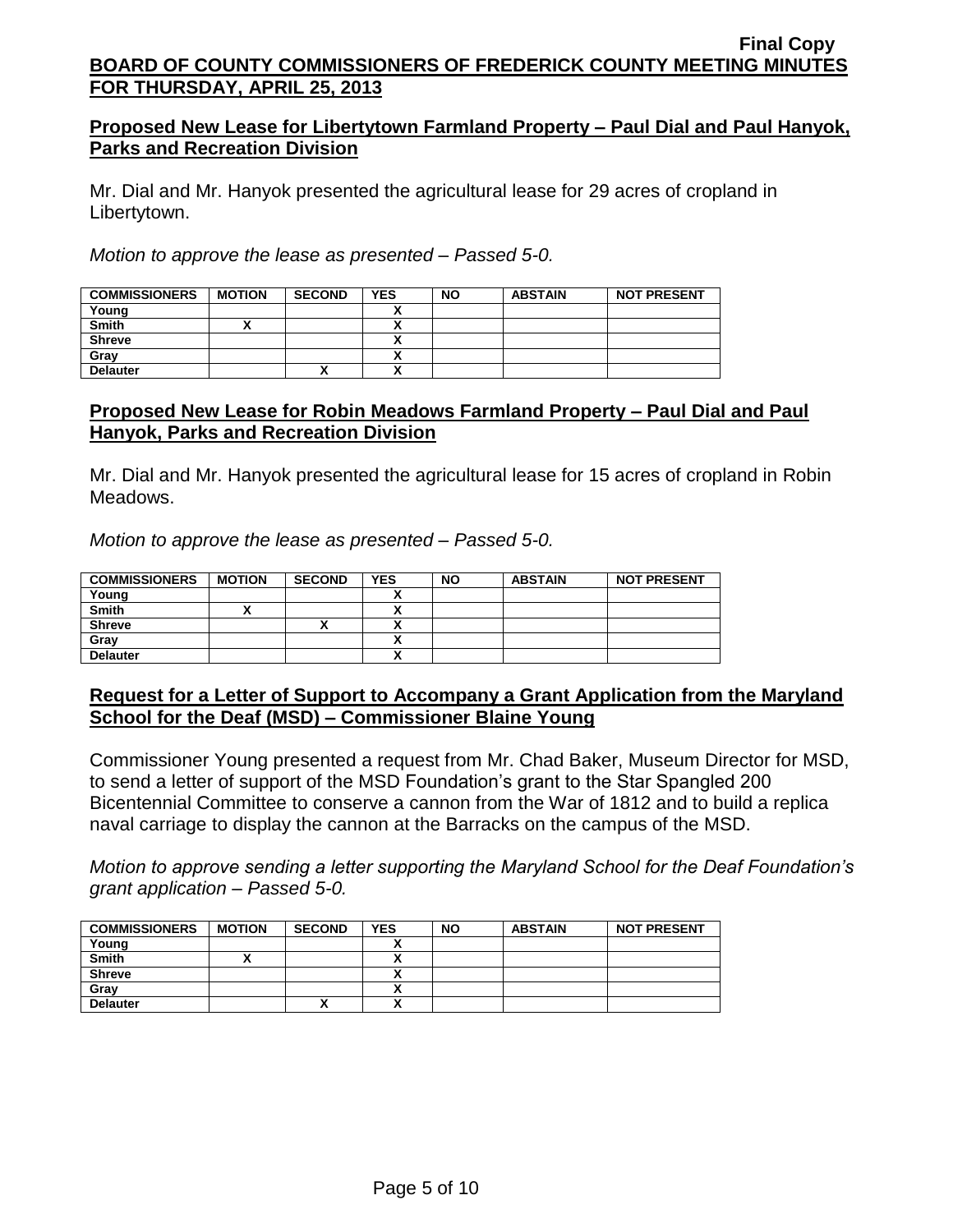## **Walkersville Library Capital Improvements Program (CIP) Discussion – Kelly Weaver, Budget Office, Office of the County Manager**

Ms. Weaver briefed the Board on the background regarding the delays in the CIP construction funding for the library project. She noted that the impact fee study is currently being reviewed and updated and staff would like to confer with an outside consultant for clarification of several assumptions. The results would be presented to the Board when complete.

*By unanimous consent, the Walkersville Library would remain in the FY 2017 CIP and reevaluated during the next CIP cycle. (Commissioner Gray requested to move the re-design to FY 2015 and construction to FY 2016). By unanimous consent the library impact fees would continue to be collected.*

## **COMMISSIONER COMMENTS**

None.

# **PUBLIC COMMENTS**

None.

## **QUESTIONS – PRESS**

None.

# **ADJOURN**

The meeting adjourned at 11:50 a.m.

Patricia Morrow Recording Secretary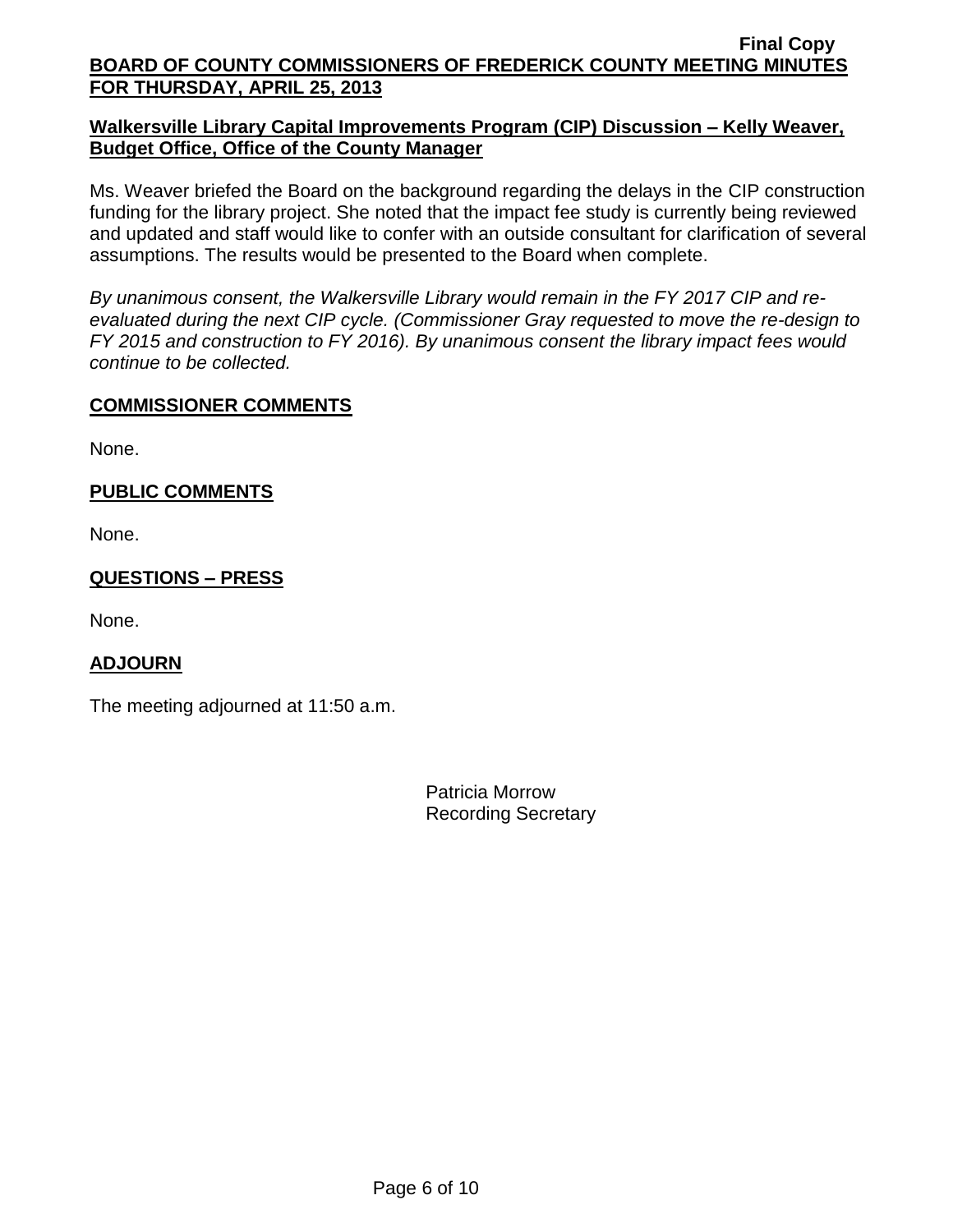## **FORM OF STATEMENT FOR CLOSING THE MEETING OF THURSDAY, APRIL 25, 2013**

## **STATUTORY AUTHORITY TO CLOSE SESSION**

### **State Government Article §10-508(a):**

(1) To discuss: (i) The appointment, employment, assignment, promotion, discipline, demotion, compensation, removal, resignation, or performance evaluation of appointees, employees, or officials over whom it has jurisdiction; or (ii) Any other personnel matter that affects one or more specific individuals.

#### **Motion:**

Upon a motion by Commissioner Smith, seconded by Commissioner Shreve, the Board voted 5-0, to go into closed session under the Maryland Annotated Code State Government Article § 10-508(a) (1) To discuss: (i) The appointment, employment, assignment, promotion, discipline, demotion, compensation, removal, resignation, or performance evaluation of appointees, employees, or officials over whom it has jurisdiction; or (ii) Any other personnel matter that affects one or more specific individuals.

#### **Time and Location:**

9:30 a.m. – Third Floor Meeting Room, Winchester Hall

## **Topic to be Discussed:**

To discuss the impact of potential budgetary decisions on individual county employees.

Patti Morrow Recording Secretary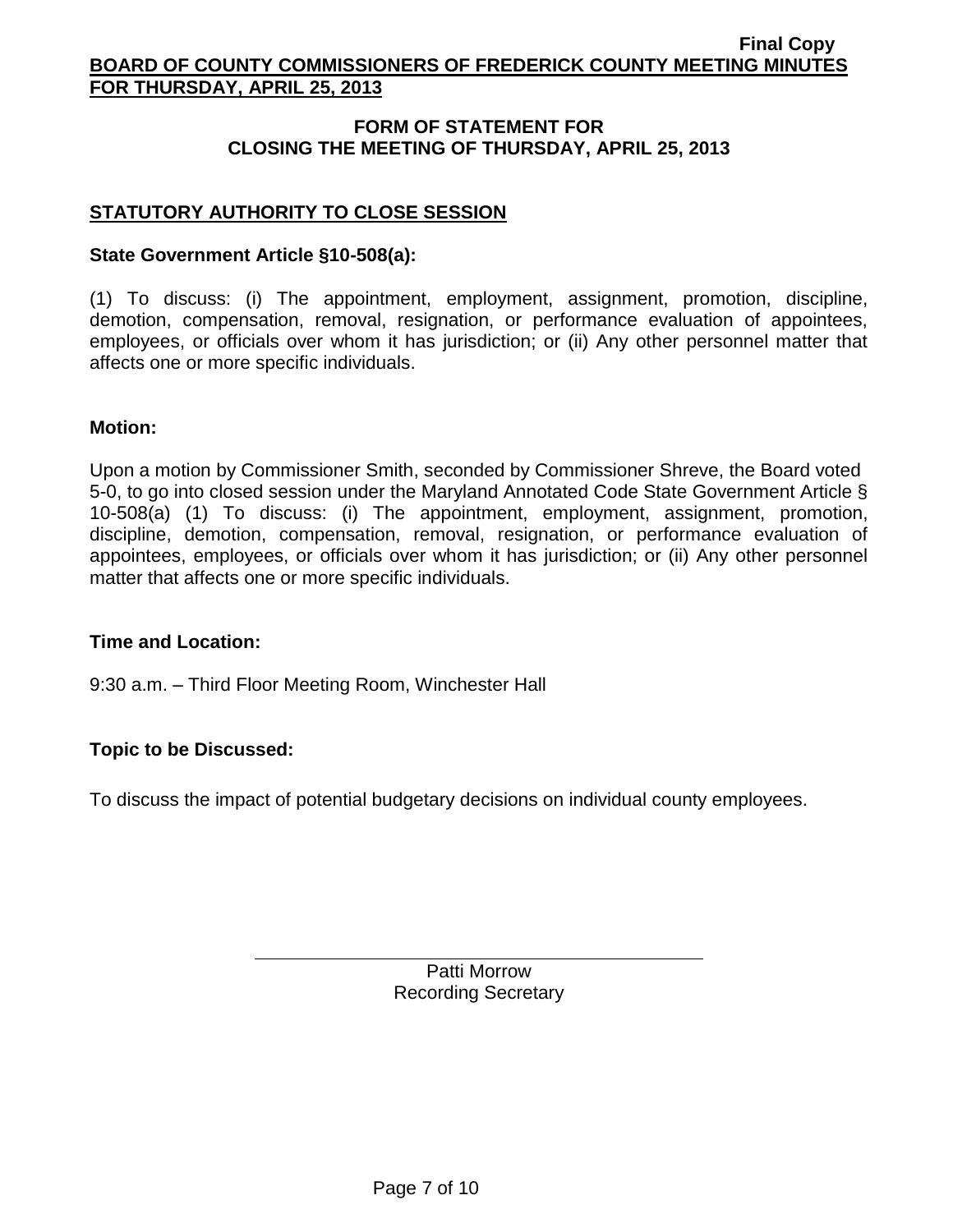### **FORM OF STATEMENT FOR MINUTES OF NEXT OPEN MEETING ON THURSDAY, APRIL 25, 2013, FOLLOWING THE CLOSED MEETING OF THURSDAY, APRIL 25, 2013**

# **STATUTORY AUTHORITY TO CLOSE SESSION**

### **State Government Article §10-508(a):**

(1) To discuss: (i) The appointment, employment, assignment, promotion, discipline, demotion, compensation, removal, resignation, or performance evaluation of appointees, employees, or officials over whom it has jurisdiction; or (ii) Any other personnel matter that affects one or more specific individuals.

### **Motion:**

Upon a motion by Commissioner Smith, seconded by Commissioner Shreve, the Board voted 5-0, to go into closed session under the Maryland Annotated Code State Government Article § 10-508(a) (1) To discuss: (i) The appointment, employment, assignment, promotion, discipline, demotion, compensation, removal, resignation, or performance evaluation of appointees, employees, or officials over whom it has jurisdiction; or (ii) Any other personnel matter that affects one or more specific individuals.

#### **Time and Location:**

9:20 a.m. – Third Floor Meeting Room, Winchester Hall

## **Others in Attendance:**

L. Depies, J. Mathias, M. Hose, R. Howell, T. Owens

## **Topic Discussed:**

To discuss the impact of potential budgetary decisions on individual county employees.

#### **Action Taken:**

The Board gave direction to staff to reorganize a division and thereby eliminate a county position.

> Patti Morrow Recording Secretary

Page 8 of 10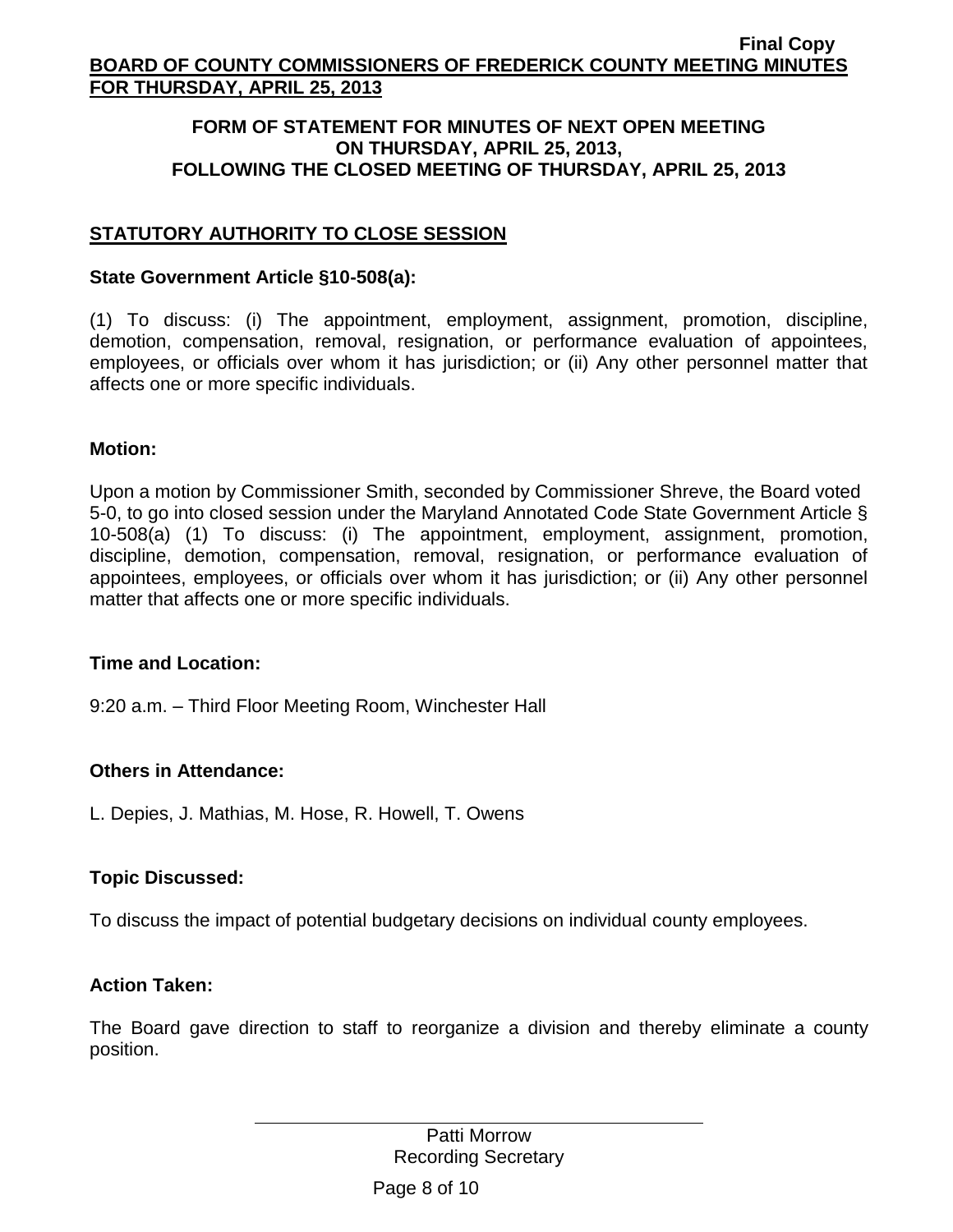## **FORM OF STATEMENT FOR CLOSING THE MEETING OF THURSDAY, APRIL 25, 2013**

## **STATUTORY AUTHORITY TO CLOSE SESSION**

### **State Government Article §10-508(a):**

(1) To discuss: (i) The appointment, employment, assignment, promotion, discipline, demotion, compensation, removal, resignation, or performance evaluation of appointees, employees, or officials over whom it has jurisdiction; or (ii) Any other personnel matter that affects one or more specific individuals.

#### **Motion:**

Upon a motion by Commissioner Smith, seconded by Commissioner Shreve, the Board voted 5-0, to go into closed session under the Maryland Annotated Code State Government Article § 10-508(a) (1) To discuss: (i) The appointment, employment, assignment, promotion, discipline, demotion, compensation, removal, resignation, or performance evaluation of appointees, employees, or officials over whom it has jurisdiction; or (ii) Any other personnel matter that affects one or more specific individuals.

#### **Time and Location:**

3:20 p.m. – Third Floor Meeting Room, Winchester Hall

#### **Topic to be Discussed:**

To consider a transition plan within a county division and its impact on individual county employees.

> Patti Morrow Recording Secretary